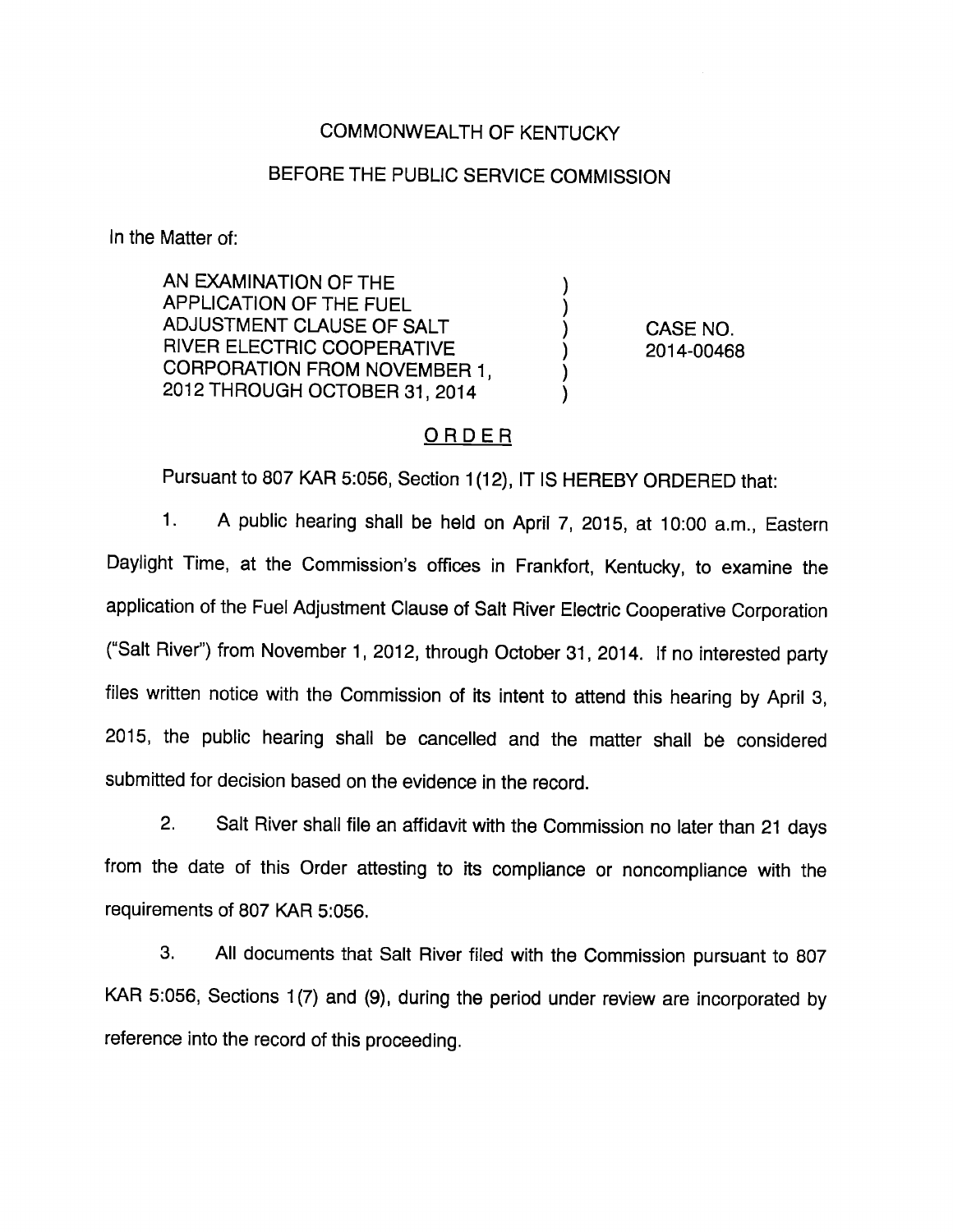4. Salt River shall publish the following notice not less than seven days or more than 21 days prior to the public hearing in a newspaper of general circulation in its service areas or in a trade publication or newsletter going to all customers. Salt River shall also file an Affidavit of Publication of Hearing Notice with the Commission no later than April 3, 2015.

> A public hearing will be held on Tuesday, April 7, 2015, at 10:00 a.m.. Eastern Daylight Time, at the offices of the Kentucky Public Service Commission, 211 Sower Boulevard, Frankfort, Kentucky, to examine the application of the Fuel Adjustment Clause of Salt River Electric Cooperative Corporation for the period November 1, 2012, through October 31, 2014. Individuals interested in attending this hearing shall notify the Kentucky Public Service Commission in writing of their intent to attend no later than April 3, 2015. If no notices of intent to attend are received by that date, this hearing will be cancelled and the matter shall be considered submitted for decision based on the evidence in the record. Written notice of intent to attend this hearing should be sent to: Executive Director, Kentucky Public Service Commission, P.O. Box 615, Frankfort, Kentucky 40602.

5. The official record of the proceeding shall be by video only.

6. a. Salt River shall file with the Commission, no later than 30 days from the date of this Order, its responses to all information requested in the Appendix to this Order. Responses to requests for information shall be appropriately bound, tabbed and indexed and shall include the name of the witness responsible for responding to the questions related to the information provided, with copies to all parties of record and the original and six copies to the Commission. When numerous sheets are required for an item, each sheet should be appropriately indexed, e.g.. Item 1(a). Sheet 2 of 6.

b. Each response shall be answered under oath or, for representatives of a public or private corporation or a partnership or association or a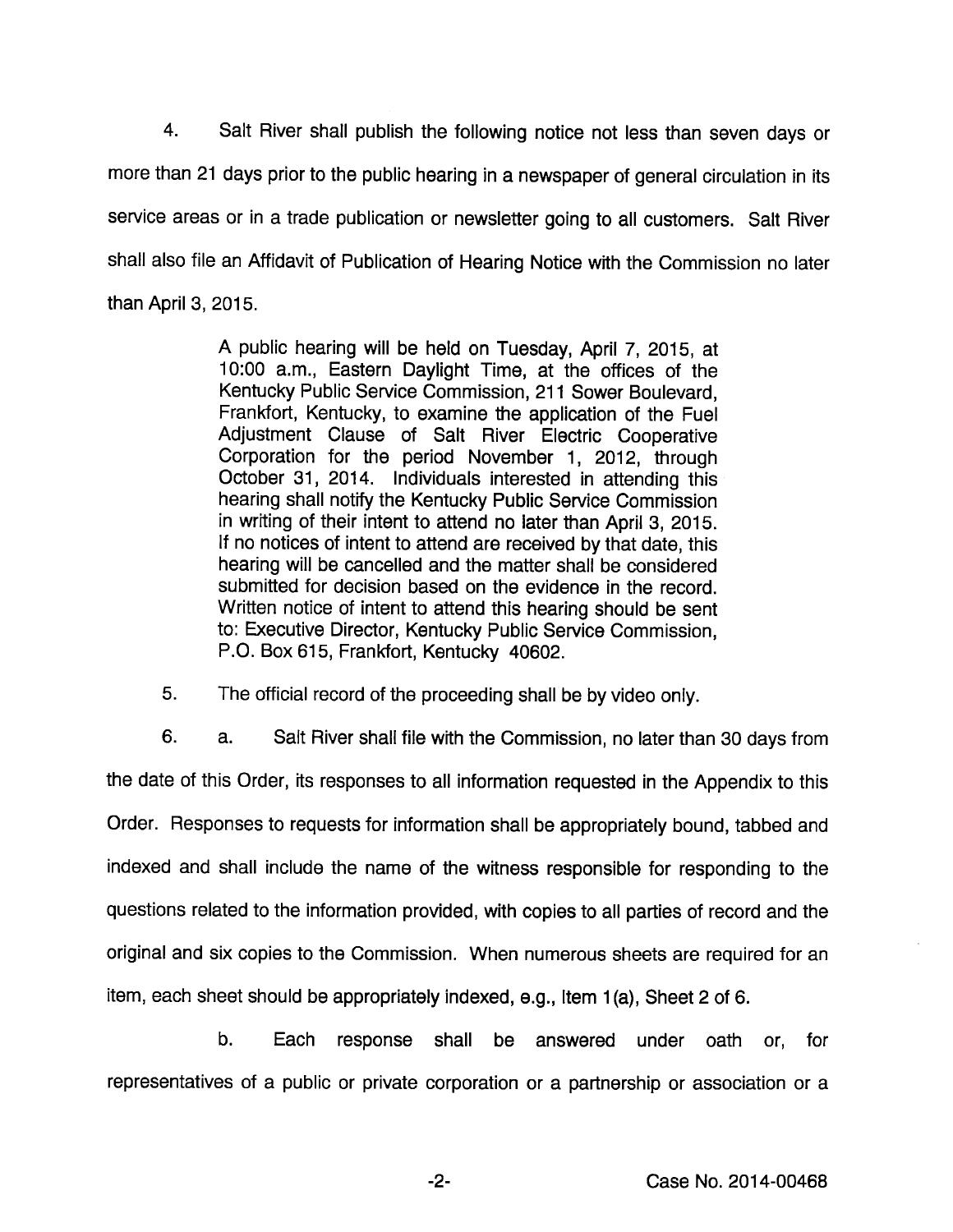governmental agency, be accompanied by a signed certification of the preparer or person supervising the preparation of the response on behalf of the entity that the response is true and accurate to the best of that person's knowledge, information, and belief formed after a reasonable inquiry.

c. A party shall make timely amendment to any prior response if it obtains information which indicates that the response was incorrect when made or, though correct when made, is now incorrect in any material respect.

d. For any request to which a party fails or refuses to furnish all or part of the requested information, that party shall provide a written explanation of the specific grounds for its failure to completely and precisely respond.

e. Careful attention should be given to copied material to ensure that it is legible.

f. A party filing a document containing personal information shall, in accordance with 807 KAR 5:001, Section 4(10), encrypt or redact the document so that personal information cannot be read.

By the Commission



ATTEST:

Caun D. Grunwell for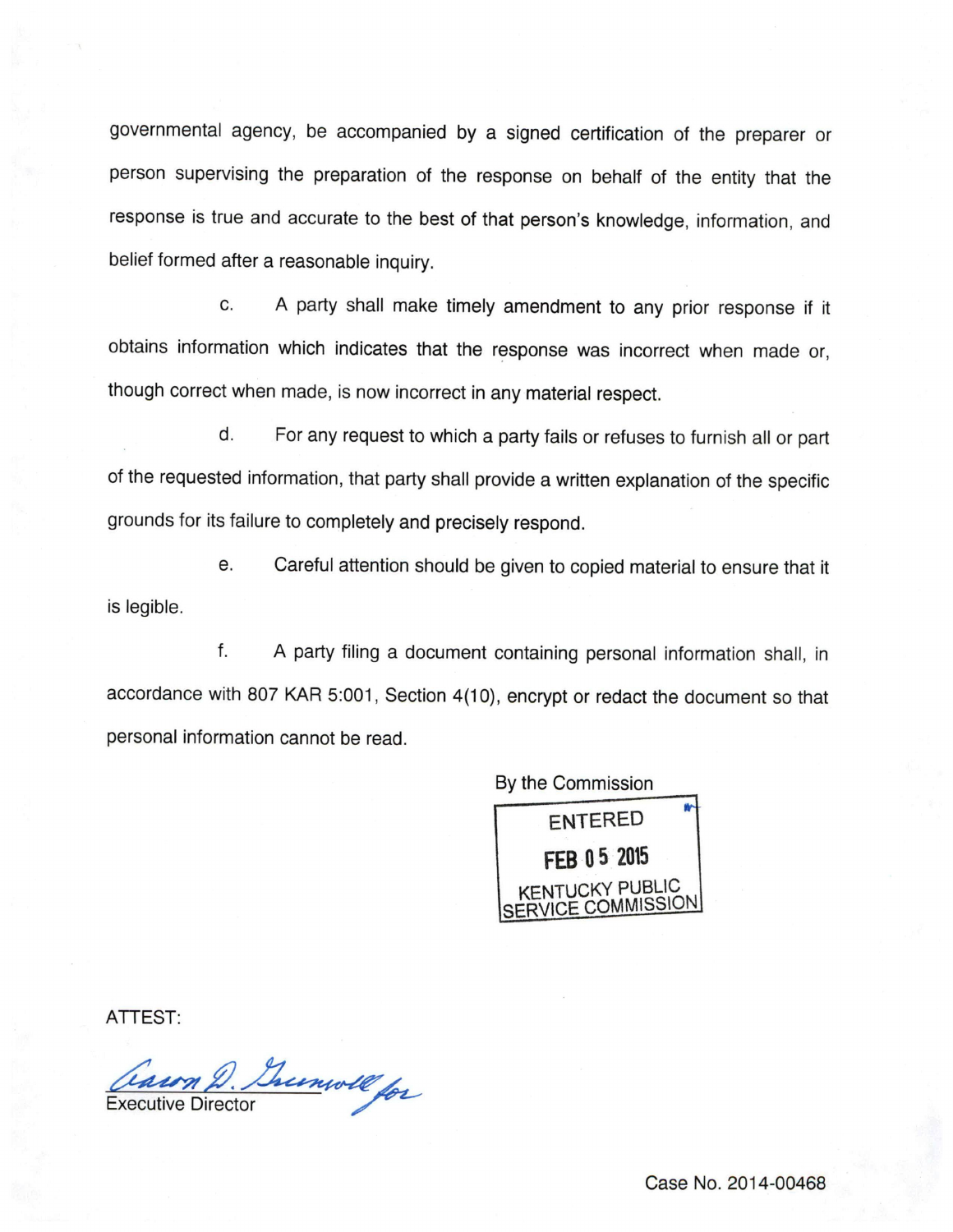#### APPENDIX

# APPENDIX TO AN ORDER OF THE KENTUCKY PUBLIC SERVICE COMMISSION IN CASE NO. 2014-00468 DATED FEB  $0.5$  2015

1. a. Provide a schedule of the calculation of the 12-month average line loss, by month, for November 2012 through October 2014.

b. Describe the measures that Salt River has taken to reduce line loss during this period.

2. Provide Salt River's monthly revenue reports (monthly billing summaries) showing the total revenue collected, including adjustments under the Fuel Adjustment Clause, as reported in Salt River's monthly filings required by the Commission from November 1, 2012, through October 31, 2014.

3. Provide a schedule showing the calculation of the increase or decrease in Salt River's base fuel costs per kWh as proposed by its wholesale electric supplier adjusted for Salt River's 12-month average line loss for November 2012 through October 2014.

4. Provide a schedule of the present and proposed rates that Salt River seeks to change, pursuant to 807 KAR 5:056, as calculated in Item 3 above, shown in comparative form.

5. Provide a statement showing, by cross-outs and italicized inserts, all proposed changes in rates. A copy of the current tariff may be used.